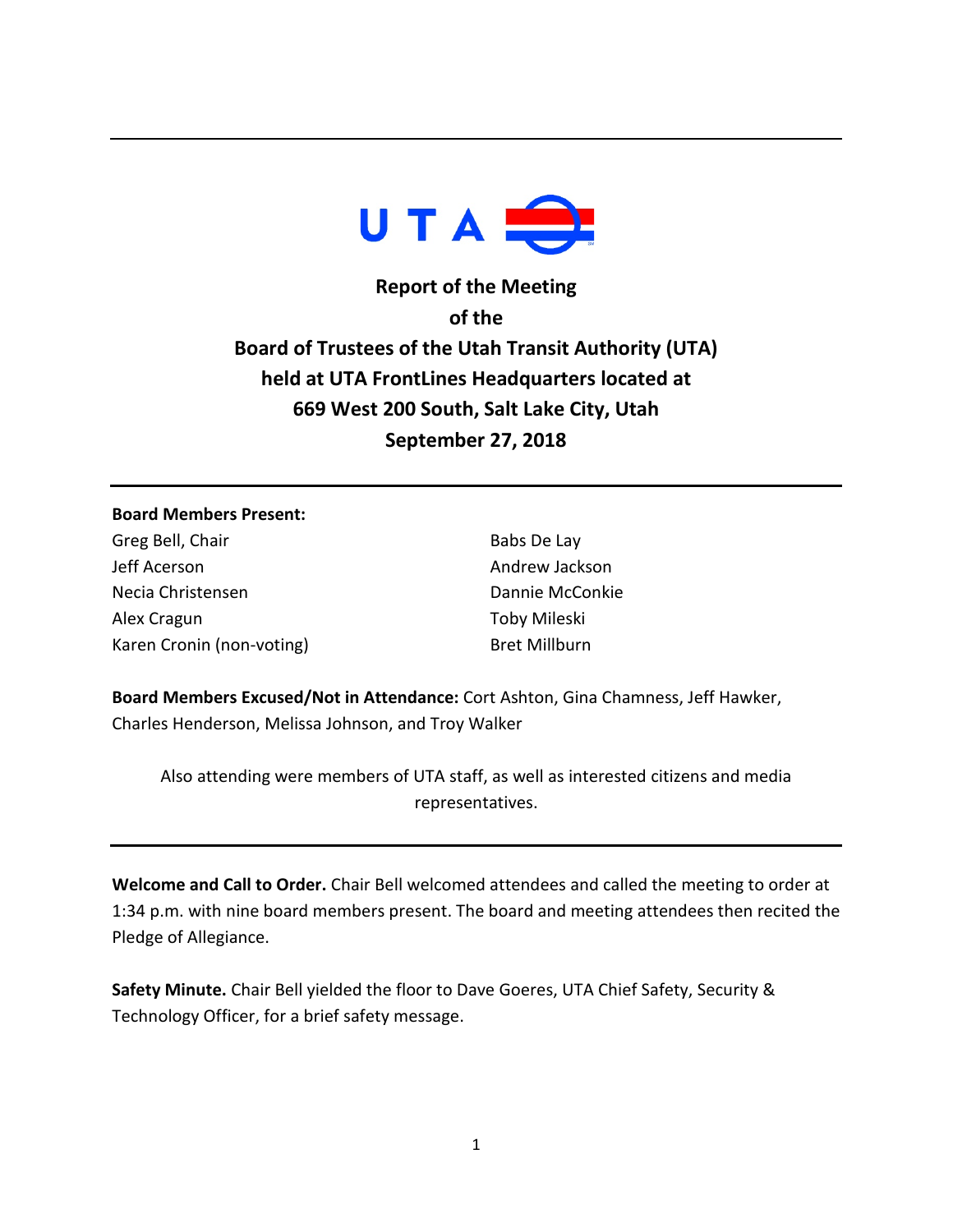**Item(s) for Consent.** Consent items consisted of the following:

- Approval of August 22, 2018 Board Meeting Report
- Financial Report & Dashboard for July 2018
- Finance & Audit Committee Approved \$200,000-\$999,000 Contracts, Change Orders & Disbursements
	- o Excavation for Sandy Civic Center Parking Structure (Hamilton Partners)
	- o Tooele Flex Route Transit Service (UDOT)

A motion to approve the consent agenda by acclamation was made by Trustee De Lay and seconded by Trustee Christensen. The motion carried unanimously.

**General Public Comment Period.** Public comment was given by Celina Milner. Ms. Milner spoke about harassment from various men experienced by her daughter and three of her daughter's friends near City Center on the UTA the system.

## **Committee Update.**

**Stakeholder & Planning Committee Update.** Trustee Millburn said the Stakeholder & Planning Committee met earlier in the month and discussed the proposed interlocal agreement with Utah County.

> **R2018-09-04: Interlocal Agreement with Utah County.** Mr. Meyer and Trustee Jackson outlined the general terms of the agreement, including scenarios for allocating sales tax funds. Discussion ensued during which questions on UTA's repayment of the bond to the Utah County, the likelihood of a Utah County referendum to implement a fourth quarter sales tax for transit, and the future vision for service in Utah County were posed by the board and answered by Mr. Meyer and Trustee Jackson.

**Public Comment.** Public comment was given by Ben Stanley. Mr. Stanley spoke in support of the agreement.

**Board Action.** A motion to approve resolution R2018-09-04 was made by Trustee Mileski and seconded by Trustee Millburn. The motion carried unanimously with affirmative votes from Trustees Acerson, Christensen, Cragun, De Lay, Jackson, McConkie, Mileski, Millburn, and Bell.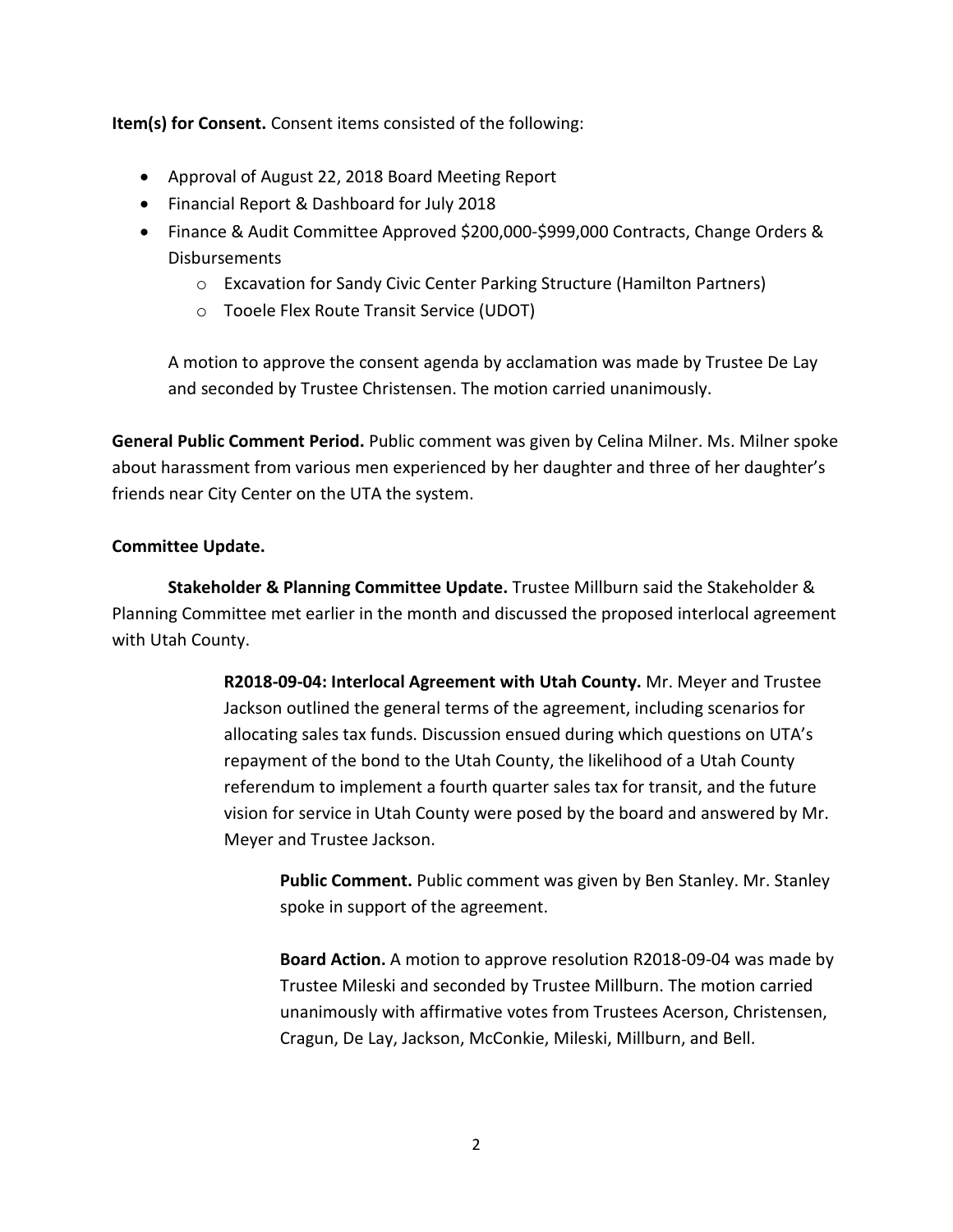**Director/Agency Report.** Steve Meyer, UTA Interim Executive Director, delivered a report on topics including:

- Box Elder County corridor preservation
- Authorization for Ogden bus rapid transit (BRT) project to enter project development
- Grant award of \$11 million for Depot District bus maintenance facility

## **Committee Update.**

## **Finance and Audit Committee Update.**

**R2018-09-01: Authorizing Execution of Contract with Wadsworth Brothers Construction Company (Sandy Civic Center Parking Garage).** Paul Drake, UTA Senior Manager of Real Estate and Transit-Oriented Development, provided a history of the Sandy development and information relative to the parking garage referenced in the resolution. A question about shared occupancy was posed by the board and answered by Mr. Drake.

**Public Comment.** No public comment was given.

**Board Action.** A motion to approve resolution R2018-09-01 was made by Trustee Mileski and seconded by Trustee Christensen. The motion carried unanimously with affirmative votes from Trustees Christensen, Cragun, De Lay, Jackson, McConkie, Mileski, Millburn, Acerson, and Bell.

**R2018-09-02: Authorizing Execution of Contract with Department of Human Services/Division of Services for People with Disabilities (Paratransit).** Eddy Cumins, acting UTA Vice President of Operations, Capital & Assets, explained the contract, which is a revenue contract for the agency. Questions on the termination period and term of the contract were posed by the board and answered by Mr. Cumins.

**Public Comment.** No public comment was given.

**Board Action.** A motion to approve resolution R2018-09-02 was made by Trustee Mileski and seconded by Trustee Millburn. The motion carried unanimously with affirmative votes from Trustees Cragun, De Lay, Jackson, McConkie, Mileski, Millburn, Acerson, Christensen, and Bell.